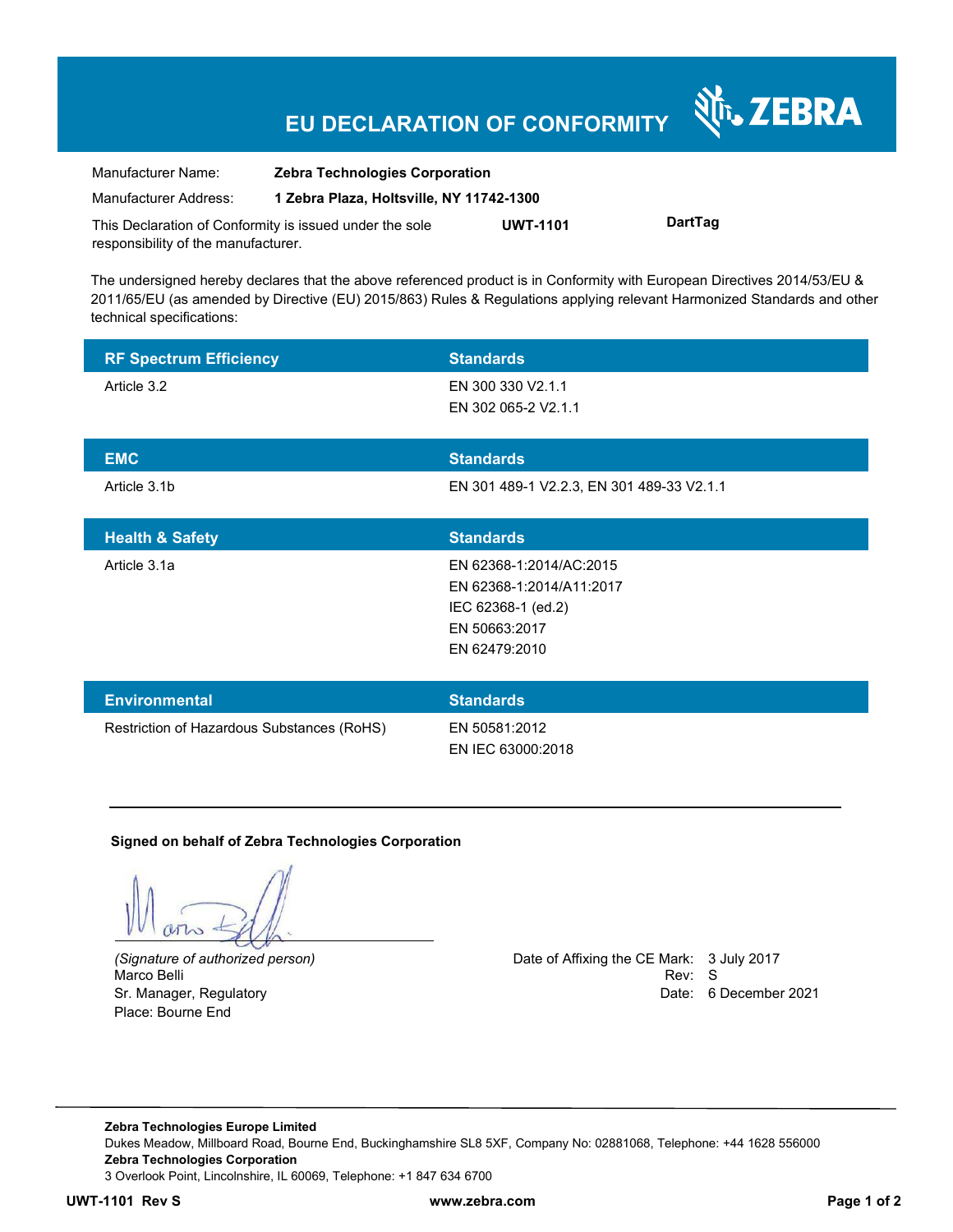# **EU DECLARATION OF CONFORMITY**

श्री<sub>1</sub>, ZEBRA

#### **Appendix A**

#### **EU Operating frequencies and maximum power levels**

| Technology | <b>Operating Frequencies/Bands</b> | <b>Maximum Transmit power level</b> |
|------------|------------------------------------|-------------------------------------|
| <b>SRD</b> | 119 – 140 kHz                      | ΝA                                  |
| <b>UWB</b> | $6.0$ GHz $-$ 9.0 GHz              | -41.3dBm/MHz                        |

#### **Accessories:**

**Description Model** None None None